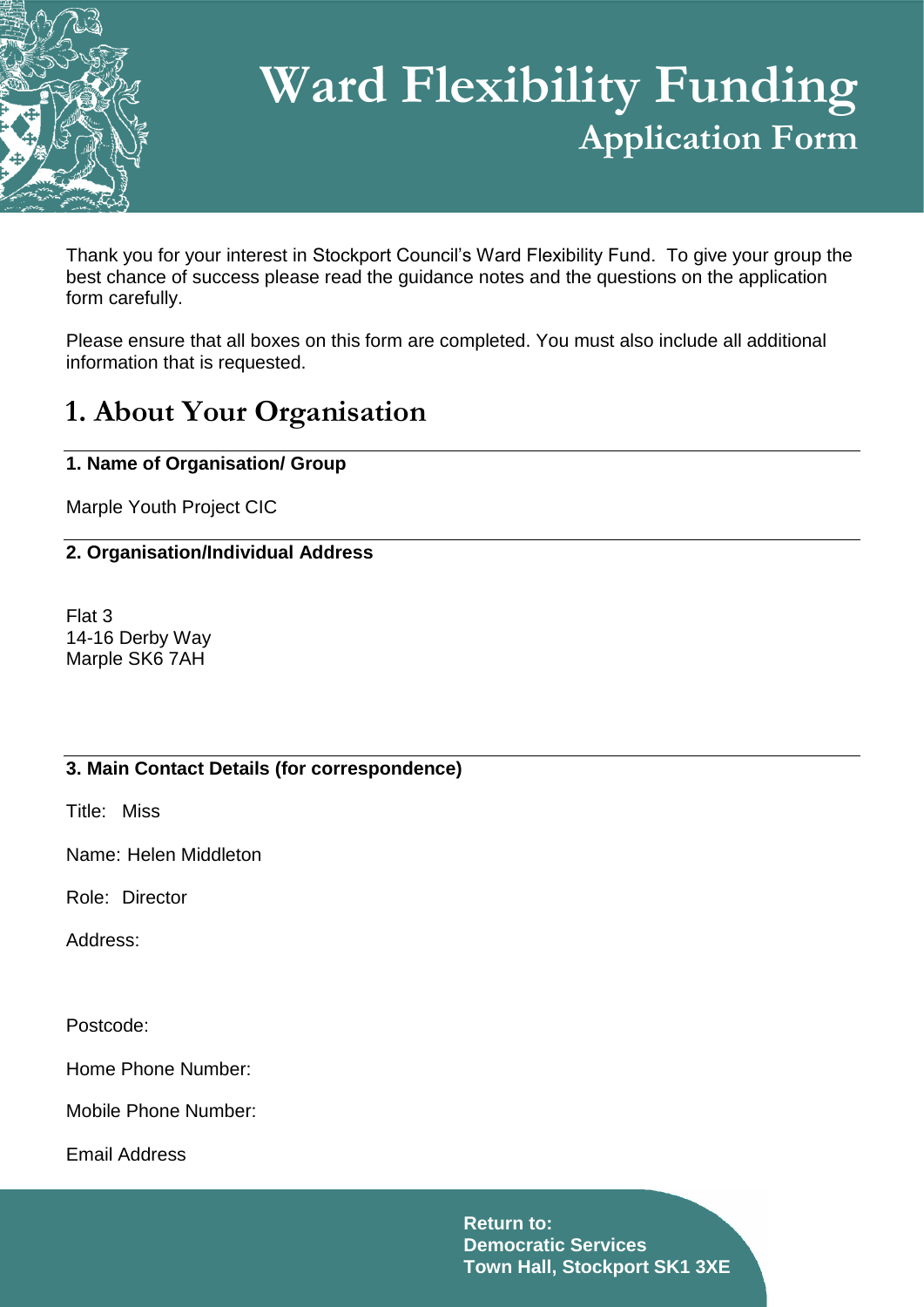### **4. Please provide your bank account details**

Account Name:

Account Number:

Sort Code:

| 5. What is the status of your Organisation/ Group?<br>Please Tick |          |                                              |  |  |  |  |  |
|-------------------------------------------------------------------|----------|----------------------------------------------|--|--|--|--|--|
| A New Group                                                       | $\times$ | <b>Voluntary Organisation</b>                |  |  |  |  |  |
| A Registered Charity<br>No.                                       |          | Company Limited by Guarantee<br>No. 13364408 |  |  |  |  |  |
| <b>Applying for Charitable Status</b>                             |          | <b>Unregistered Association</b>              |  |  |  |  |  |
| <b>Friendly Society</b>                                           |          | Other (Please specify)                       |  |  |  |  |  |
| <b>Housing Association</b>                                        |          |                                              |  |  |  |  |  |

#### **6. Please describe the main activities of your Organisation/ Group**

The Marple Youth Project Community Interest Company will be a safe space where young people can meet together to talk and/or enjoy free activities and games that will be provided to young people living in the local area of Marple, and surrounding areas. The provision of support and activities will be based in an agreed local premises and will be supported by local volunteers.

#### **7. When was your Organisation/Group established?**

#### **28th April 2021**

**8. Does your organisation have the following policies and procedures in place?**  *If you are awarded a grant you will be required to send copies of all relevant documents as part of the grant agreement.*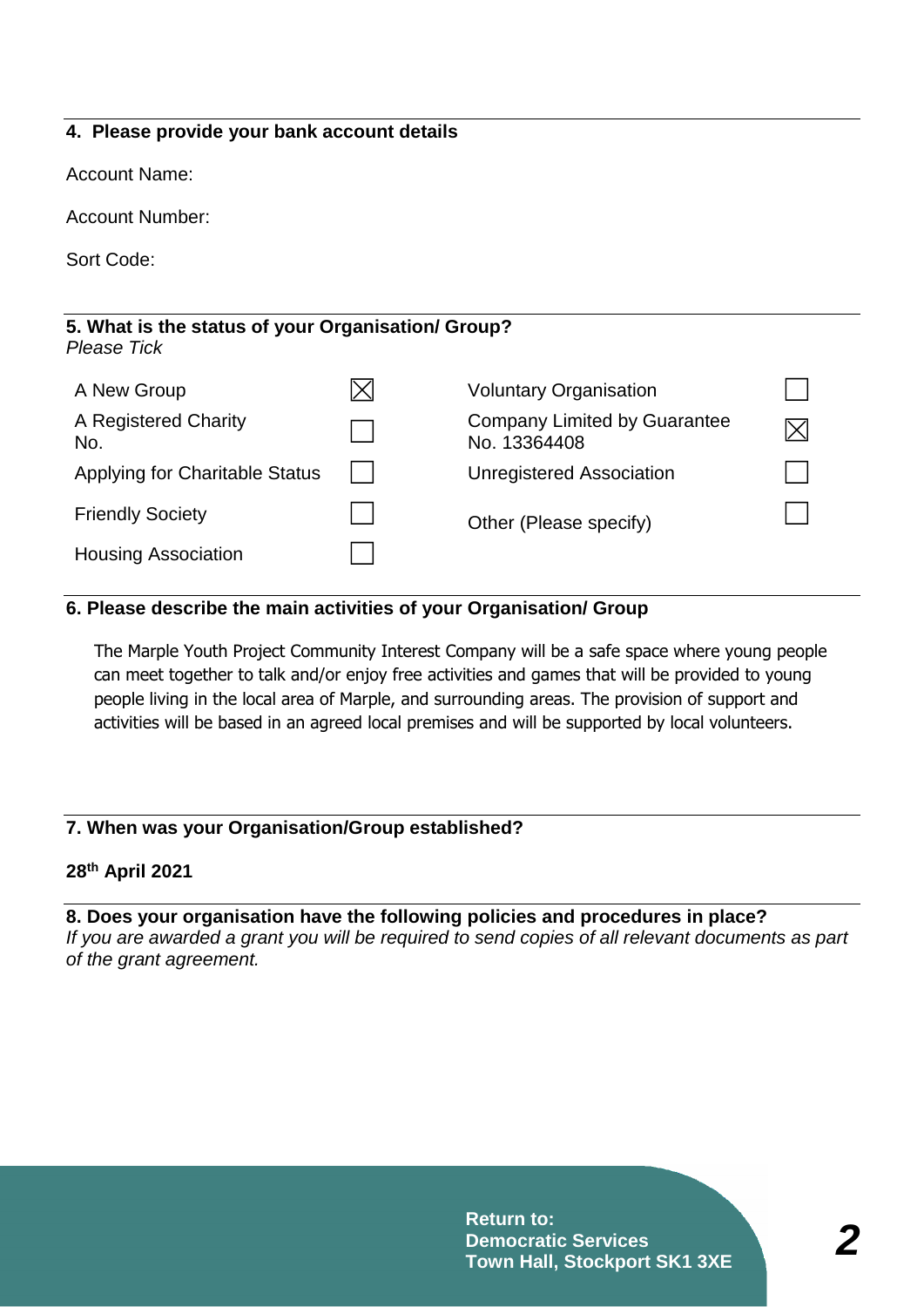| A governance/management committee              |  |
|------------------------------------------------|--|
| A Constitution/governing document/set of rules |  |
| An Equal Opportunities Policy                  |  |
| A Child Protection Policy (where necessary)    |  |
| A Health and Safety Public liability           |  |

**Return to: Democratic Services Town Hall, Stockport SK1 3XE**

*3*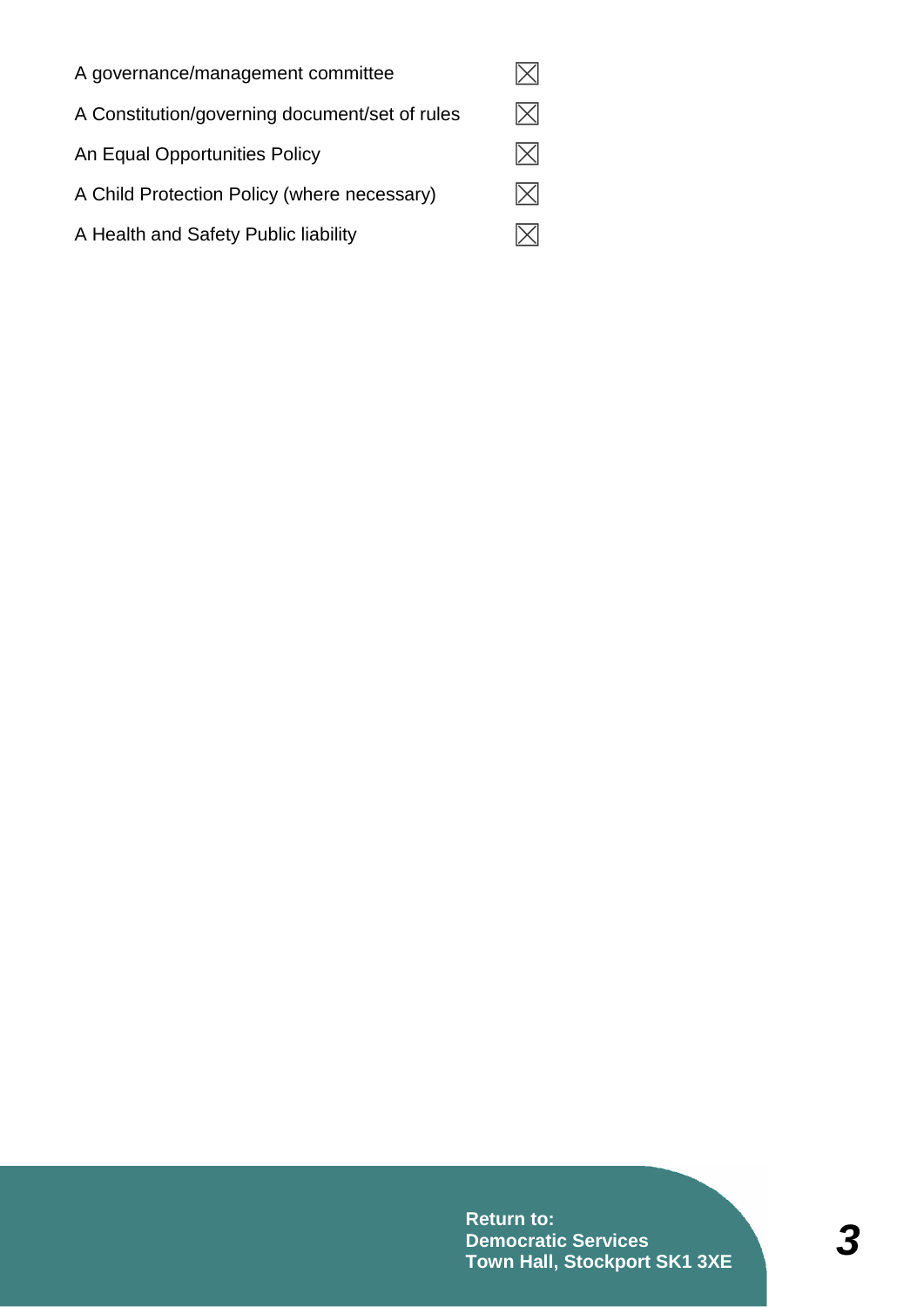# **2. About Your Application**

### **9. Please give us a brief description of your proposed/planned project or activity**

*You may wish to include details of what activities will take place, where will it happen, how often and who will take part. If you are applying for equipment you can tell us what will it be used for and why is it needed.*

*The youth club will be run one night per week at first. We are planning on the youth club taking place in the buildings connected to the Marple Methodist Church based on Church Lane in Marple. Once we get the confidence, as volunteers, of working with the young people, we will try to increase opening times to 2 nights per week and apply for more funding to do so. The equipment that we will have in the youth club when we start will be 1 x table tennis table , 2 x guitars , cards , TV monitor , sony playstation + games , Wii + games . We will aim to expand the games and activities that we have available once individual volunteers and young people bring ideas of what activities and sessions they would like to see at the youth club ! There will be provision for 30 young people maximum on each night that the youth club runs. There will be a minimum ratio of 1 to 8 , volunteers to young people, each night that a session is run ; therefore there will be a minimum of 4 adult volunteers at the Marple Youth Project each evening that it is open.*

#### **10. Who will benefit from this grant?** *e.g. local residents, young people, older people and how?*

Local young people in Marple and surrounding areas, their families and the wider community in Marple. We believe that local young people will enjoy the activities on offer, or just being with their friends and peers at the youth club. We aim to support and empower local young people to have some fun, to explore conversations with others, and to take part in activities and games with other young people. This will give young people the opportunity to learn and grow in an environment that is different to their own households and schools. We believe that the youth club will challenge them and allow them to improve their health and wellbeing, and that empowering them to enjoy this space and what it offers – and the chance to increase their confidence - will be reflected in their actions at home, school and in the local community, in a positive manner.

# **10(a) How Many Stockport residents will benefit?**

If there were 30 young people who attended the youth club, this would have a direct impact on those 30, and an indirect impact on their friends and families. The wider benefits to the community may include a reduction in anti-social behaviour where some young people have an outlet for their energies, a general increase in the health and wellbeing of local young people who use the youth club, and the indirect but noticeable affect on the culture of the local young people that attend at the youth club and therefore people that they come into contact with outside of the youth club as well.

### **10(b) Are there any restrictions on who will benefit from the funding?**

**Return to: Democratic Services Town Hall, Stockport SK1 3XE**

*4*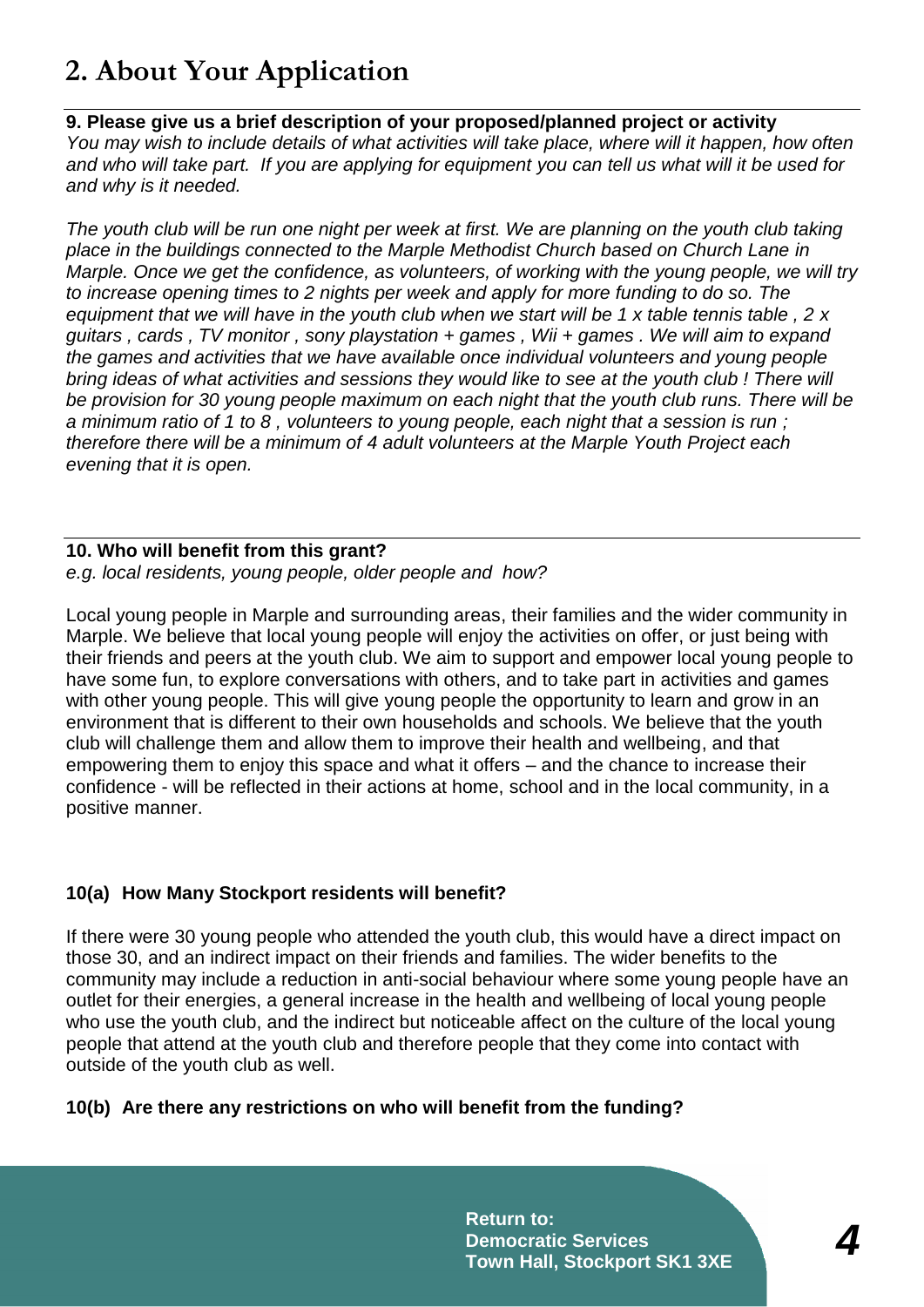The funding will only be used in the Marple Youth Project CIC which is a Community Interest Company and is therefore required to use its profits for the benefit of the community. The funding will only be used for spending on the running of the youth club.

#### **11. Your Project's Budget**

*Please provide a breakdown of cost for your project including VAT where applicable and submit any estimates for the purchase of equipment or work to be done.*

#### **11(a) How much will the project/activity cost in total?**

| $=$ £33 x once weekly x 40 weeks                                                                 | $=$ £1320 |  |  |  |  |  |
|--------------------------------------------------------------------------------------------------|-----------|--|--|--|--|--|
| - public liability/ employers / equipment ?                                                      | $=$ £238  |  |  |  |  |  |
| $=$ £16 x 20 volunteers                                                                          | $=$ £320  |  |  |  |  |  |
| Costs for equipment (table tennis, computer + monitor, guitars) = free + $56 + 100$<br>$= f 156$ |           |  |  |  |  |  |
| table tennis (free), TV monitor (free), sony playstation (free)<br>$\overline{\phantom{a}}$      |           |  |  |  |  |  |
| $=$ £10 per week                                                                                 | $=$ £400  |  |  |  |  |  |
|                                                                                                  | $=$ £ 566 |  |  |  |  |  |
|                                                                                                  |           |  |  |  |  |  |

Total = £ 3000

#### **11(b) Tell us about other any other sources of income you have already applied for or raised so far in relation to this project**

- We have been given a table tennis table for free, and two TV's / monitors , as well as a 2<sup>nd</sup> hand sony playstation.
- We have raised £1400 from local crowdfunding via social media thus far. We are asking for £2000.

#### **12. How much are you applying for from the Ward Flexibility Budget?**

£1000

**12(a) If the amount you are applying for covers only part of the project/activity, then please tell us how do you intend to fund any shortfall?**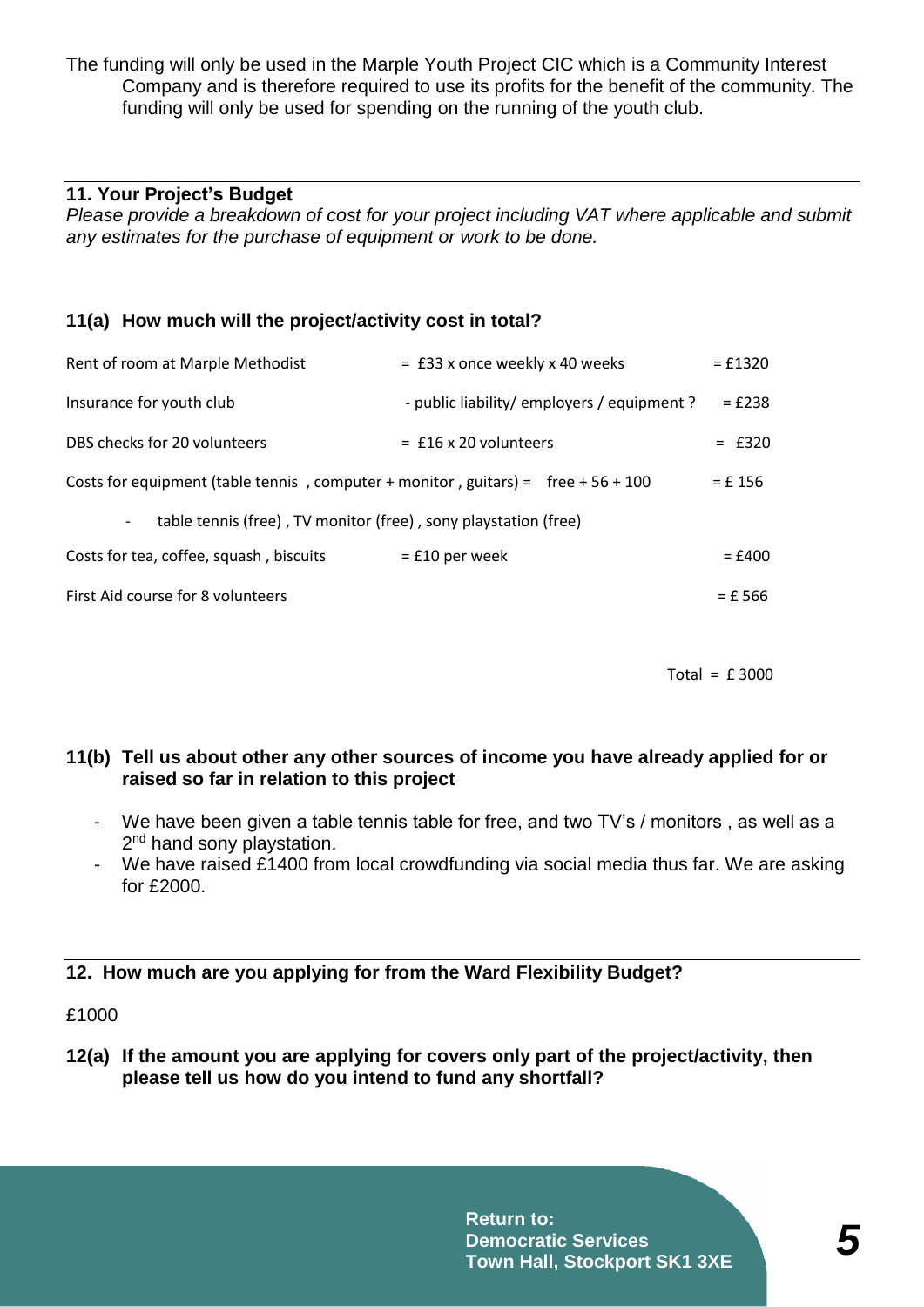We have raised £1400 from local crowdfunding via social media thus far, through the generosity of local people; we are asking for £2000. We are in the process of applying for £1000 from the Stockport Local Fund when it opens up again.

# **13. What is the planned timescale for spending this grant?**

Start June 2021 in preparation for opening the youth club in September 2021 Finish By the end of October 2021. It will pay for costs of First Aid courses for the volunteers (£566) , the public and employers liability insurance (£238) and initial rent costs for the premises  $(E198 = E33$  per week for 6 weeks).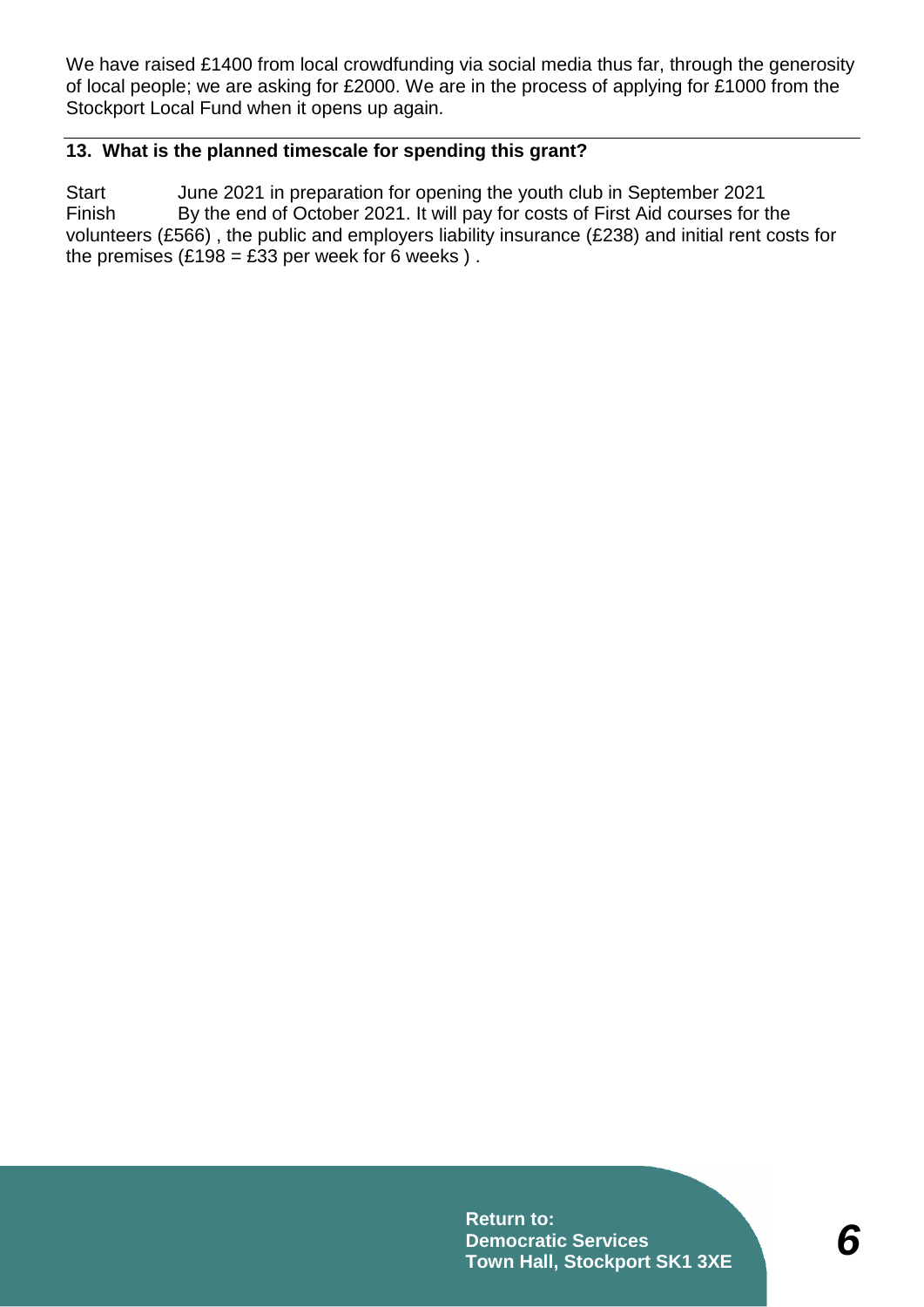# **3. Which Wards are you Applying to?**

*You may tick more than one box. Please note that no grant of more than £1,000 in totality will ordinarily be made.*

Please tell us for each ward you wish to make an application to:-

- **(a) how many people will benefit in that ward; and**
- **(b) what proportion of funding from your overall application you are seeking from each ward.**

|                                                                                 |                                                 | <b>Number of</b><br>beneficiaries   | How much<br>funding you<br>are seeking |
|---------------------------------------------------------------------------------|-------------------------------------------------|-------------------------------------|----------------------------------------|
| <b>Bramhall &amp; Cheadle Hulme South Area Committee</b>                        |                                                 |                                     |                                        |
| <b>Bramhall North</b>                                                           |                                                 |                                     | £                                      |
| <b>Bramhall South &amp; Woodford</b>                                            |                                                 |                                     | £                                      |
| <b>Cheadle Hulme South</b>                                                      |                                                 |                                     | £                                      |
| <b>Central Stockport Area Committee</b>                                         |                                                 |                                     |                                        |
| <b>Brinnington &amp; Central</b>                                                |                                                 |                                     | £                                      |
| Davenport & Cale Green                                                          |                                                 |                                     | £                                      |
| Edgeley & Cheadle Heath                                                         |                                                 |                                     | £                                      |
| Manor                                                                           |                                                 |                                     | £                                      |
| <b>Cheadle Area Committee</b>                                                   |                                                 |                                     |                                        |
| Cheadle & Gatley                                                                |                                                 |                                     | £                                      |
| <b>Cheadle Hulme North</b>                                                      |                                                 |                                     | £                                      |
| <b>Heald Green</b>                                                              |                                                 |                                     | £                                      |
| <b>Heatons &amp; Reddish Area Committee</b>                                     |                                                 |                                     |                                        |
| <b>Heatons North</b>                                                            |                                                 |                                     | £                                      |
| <b>Heatons South</b>                                                            |                                                 |                                     | £                                      |
| <b>Reddish North</b>                                                            |                                                 |                                     | £                                      |
| <b>Reddish South</b>                                                            |                                                 |                                     | £                                      |
| <b>Marple Area Committee</b>                                                    |                                                 |                                     |                                        |
| <b>Marple North</b>                                                             | ⊠                                               | 15 or more                          | £500                                   |
| Marple South                                                                    | $\boxtimes$                                     | 15 or more                          | £500                                   |
| <b>Stepping Hill Area Committee</b>                                             |                                                 |                                     |                                        |
| <b>Hazel Grove</b>                                                              |                                                 |                                     | £                                      |
| Offerton                                                                        |                                                 |                                     | £                                      |
| <b>Stepping Hill</b>                                                            |                                                 |                                     | £                                      |
| <b>Werneth Area Committee</b>                                                   |                                                 |                                     |                                        |
| Bredbury & Woodley                                                              |                                                 |                                     | £                                      |
| <b>Bredbury Green &amp; Romiley</b>                                             |                                                 |                                     | £                                      |
|                                                                                 | <b>Totals</b>                                   |                                     | £                                      |
| This total should add up to<br>the figure you provided in<br><b>Question 12</b> |                                                 |                                     |                                        |
|                                                                                 | <b>Return to:</b><br><b>Democratic Services</b> | <b>Town Hall, Stockport SK1 3XE</b> |                                        |